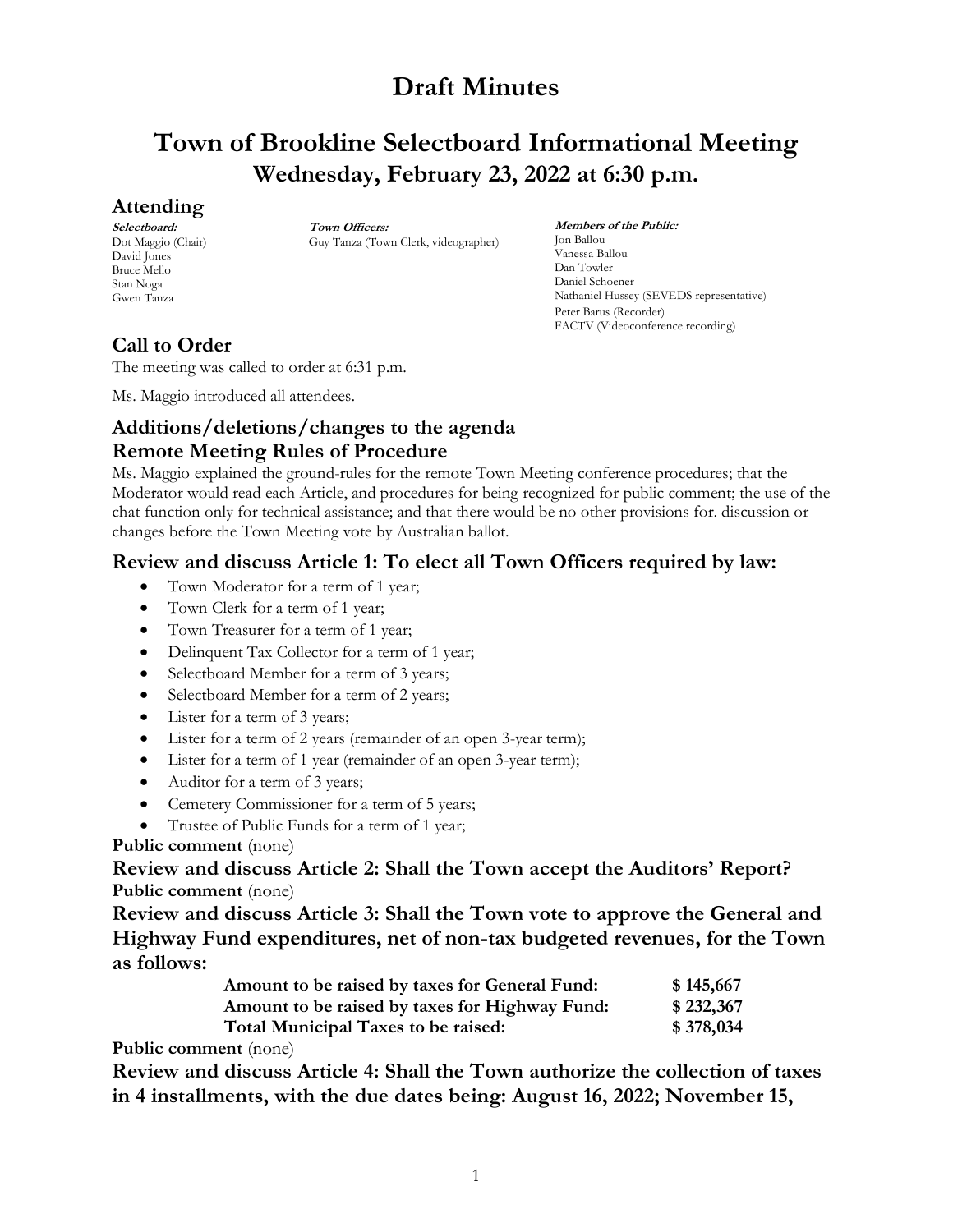# **Town of Brookline Selectboard Informational Meeting Wednesday, February 23, 2022 at 6:30 p.m.**

## **2022; February 16, 2023; May 16, 2023**

**Public comment** (none)

Ms. Maggio noted that Articles 5 through 27 concerned Appropriation Requests.

**Review and discuss Article 5: Shall the voters appropriate \$250.00 to be raised by taxes in continuing support of American Red Cross? Public comment** (none)

**Review and discuss Article 6: Shall the voters appropriate \$125.00 to be raised by taxes in continuing support of CRT-The Current Ct. River Transit? Public comment**

Q: Would like to know what this organization does? Ms. Maggio explained the small transportation service.

**Review and discuss Article 7: Shall the voters appropriate \$300.00 to be raised by taxes in continuing support of Grace Cottage Foundation? Public comment** (none)

**Review and discuss Article 8: Shall the voters appropriate \$50.00 to be raised by taxes in continuing support of Green-Up Vermont?**

Ms. Maggio explained the annual program for picking up litter along the roads on the first Saturday in May.

**Public comment** (none)

**Review and discuss Article 9: Shall the voters appropriate \$300.00 to be raised by taxes in continuing support of Groundworks Collaborative?**

Ms. Maggio explained that the program in Brattleboro for people in need was requesting the same amount requested previously.

#### **Public comment** (none)

**Review and discuss Article 10: Shall the voters appropriate \$250.00 to be raised by taxes in continuing support of Historical Society of Windham County? Public comment**

(none)

**Review and discuss Article 11: Shall the voters appropriate \$250.00 to be raised by taxes in continuing support of Leland & Gray Education Foundation?** Ms. Maggio explained that L&G was the local Middle/High school in Townshend.

**Public comment** (none)

**Review and discuss Article 12: Shall the voters appropriate \$700.00 to be raised**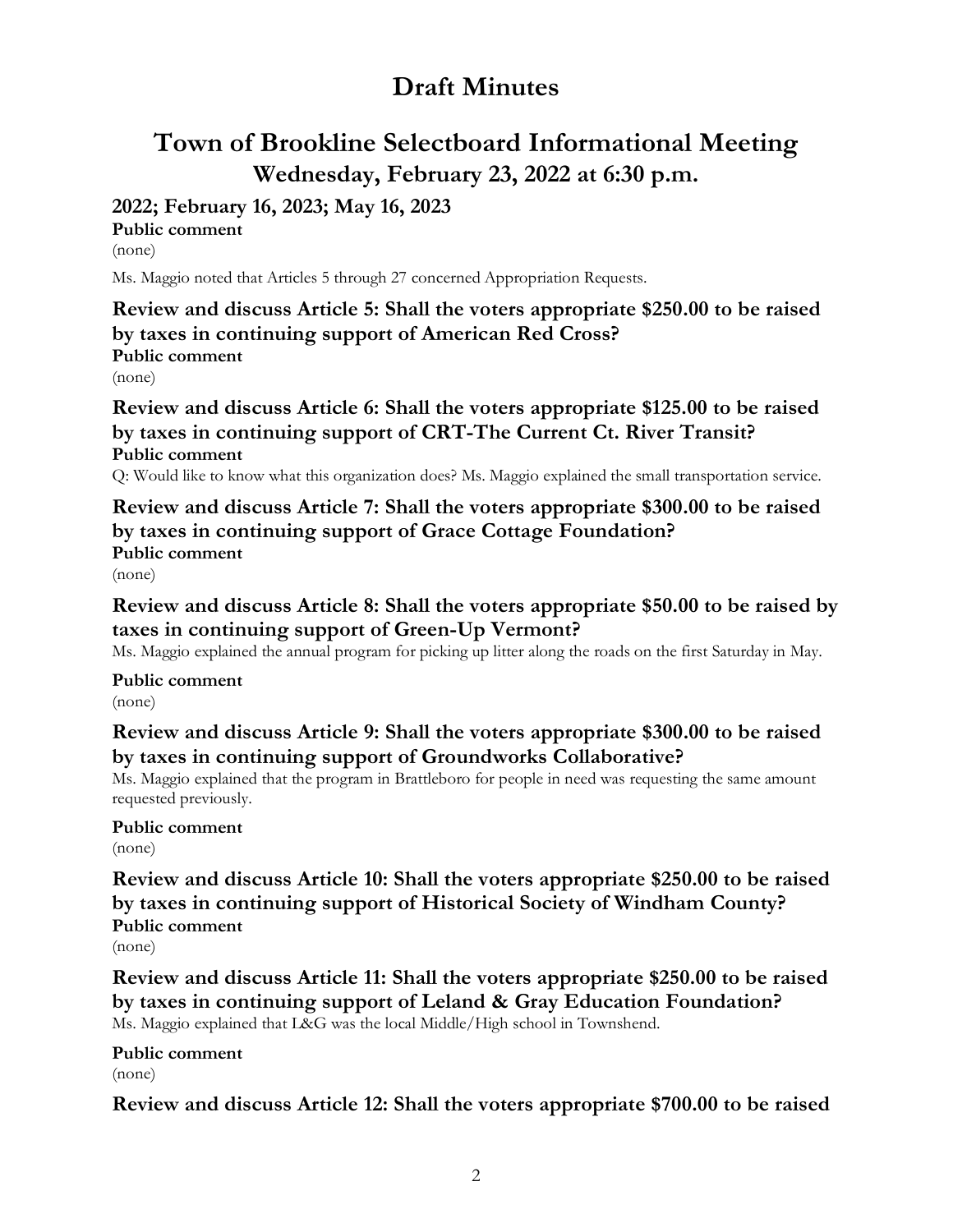# **Town of Brookline Selectboard Informational Meeting Wednesday, February 23, 2022 at 6:30 p.m.**

### **by taxes in continuing support of Moore Free Library?**

Ms. Maggio noted page 10 in the booklet, the appropriation request at \$400 more than last year.

#### **Public comment**

(none)

#### **Review and discuss Article 13: Shall the voters appropriate \$100.00 to be raised by taxes in continuing support of Rural Fire Protection Program?**

Ms. Maggio explained the program for placing hydrants at lakes and ponds, and the two fire hydrants in the town.

**Public comment**

(none)

### **Review and discuss Article 14: Shall the voters appropriate \$700.00 to be raised by taxes in continuing support of Senior Solutions?**

Ms. Maggio explained that the program provided support for senior citizens in the area, the request increased by \$50.

#### **Public comment** (none)

### **Review and discuss Article 15: Shall the voters appropriate \$465.00 to be raised by taxes in continuing support of SEVCA?**

Ms. Maggio explained, Southeastern Vermont Community Action, assisting people in need.

**Public comment** (none)

### **Review and discuss Article 16: Shall the voters appropriate \$1,590.00 to be raised by taxes in continuing support of Southeastern Vermont Economic Development Strategies (SeVEDS)?**

Ms. Maggio introduced Mr. Hussey. Mr. Hussey explained, as Director of Business Acceleration, Brattleboro Development Credit Corporation, a partner organization concerned with providing assistance to small businesses, that students at L&G would benefit directly in the graduation plan; that the appropriation request was based on three dollars per resident (2010 Census data).

#### **Public comment**

Mr. Towler expressed misgivings about the program. Ms. Maggio explained that this was the reason for the separate Articles for appropriations; and that town officials would be taking SeVEDS seminars on grant management, etc. Mr. Hussey noted Mr. Towler's comment, and that the request was made to the voters of every town in Windham County. Ms. Maggio explained that the amount would not be subject to change, but only to up-or-down vote.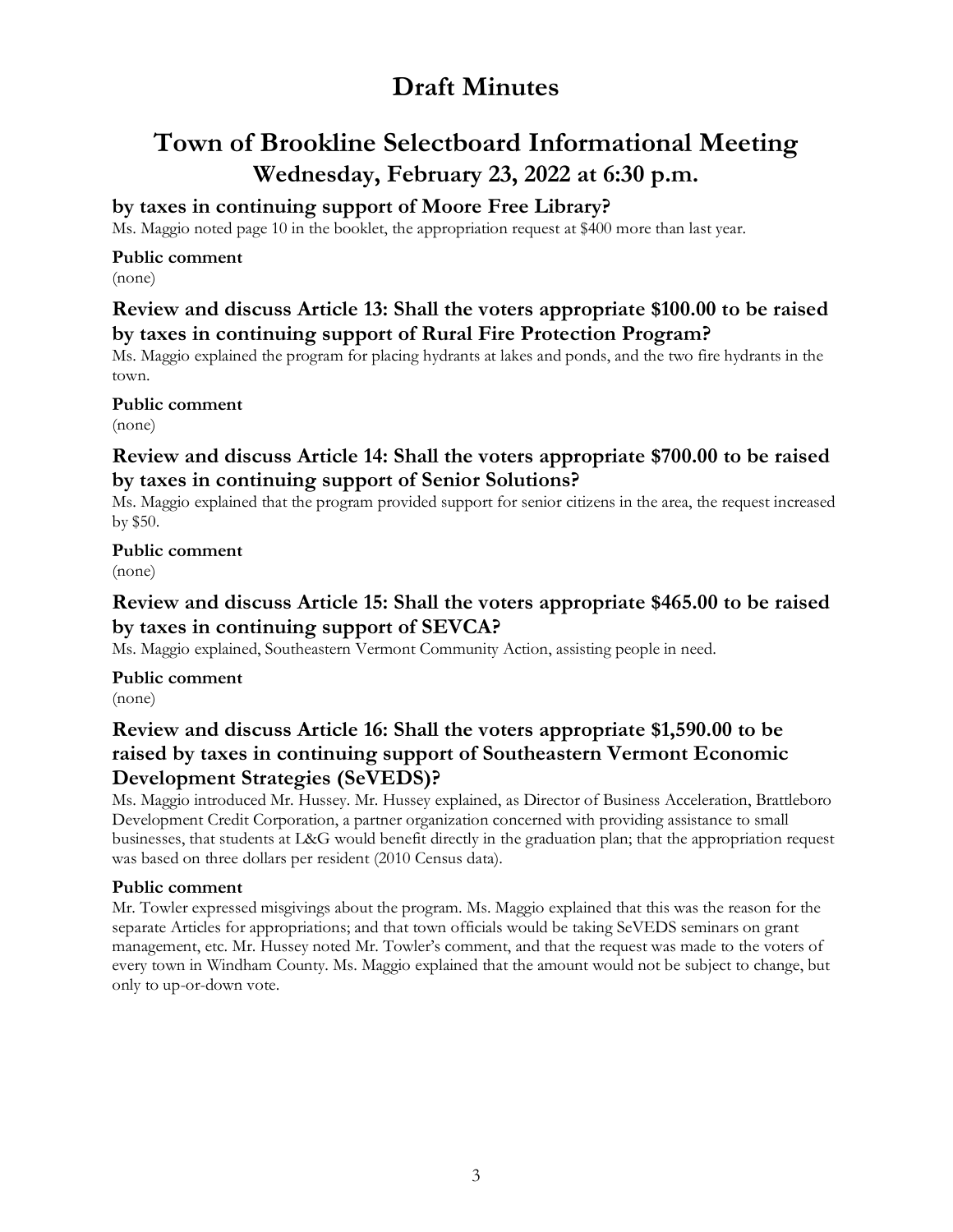# **Town of Brookline Selectboard Informational Meeting Wednesday, February 23, 2022 at 6:30 p.m.**

**Review and discuss Article 17: Shall the voters appropriate \$500.00 to be raised by taxes in continuing support of Southern Vermont Therapeutic Riding Center?**

#### **Public comment**

Mr. Towler asked how many residents were served by the organization. Mr. Ballou expressed agreement, suggesting preference for other organizations.

### **Review and discuss Article 18: Shall the voters appropriate \$130.00 to be raised by taxes in continuing support of Southeastern Watershed Alliance?**

Ms. Maggio noted that this request was an increase of \$20 over the previous year; that the SWA did water testing in the West River valley swimming areas and reported on bacteria counts.

**Public comment** (none)

## **Review and discuss Article 19: Shall the voters appropriate \$100.00 to be raised by taxes in continuing support of VABVI-VT Assoc. for the Blind?**

Ms. Maggio noted the request was the same as last year's.

**Public comment** (none)

## **Review and discuss Article 20: Shall the voters appropriate \$821.00 to be raised by taxes in continuing support of Valley Cares, Inc?**

Ms. Maggio explained the Townshend residential organization.

**Public comment** (none)

**Review and discuss Article 21: Shall the voters appropriate \$80.00 to be raised by taxes in continuing support of Vt Center for Independent Living? Public comment**

(none)

## **Review and discuss Article 22: Shall the voters appropriate \$250.00 to be raised by taxes in continuing support of Vermont Family Network?**

Ms. Maggio noted that the program supported people in the community.

#### **Public comment**

Mr. Towler asked what services the organization offered.

#### **Recess**

The meeting was recessed briefly to research the information.

#### **Resume discussion of Article 22**

Ms. Maggio read from the VFN mission statement in their appropriation request, "to support all Vermont children and families, especially those with disabilities or special health needs," and that the organization had existed since 2008, supported largely by state and federal grants, serving over 1,400 families in Williston, Newport, and Rutland, and over 10,000 children in programs and workshops.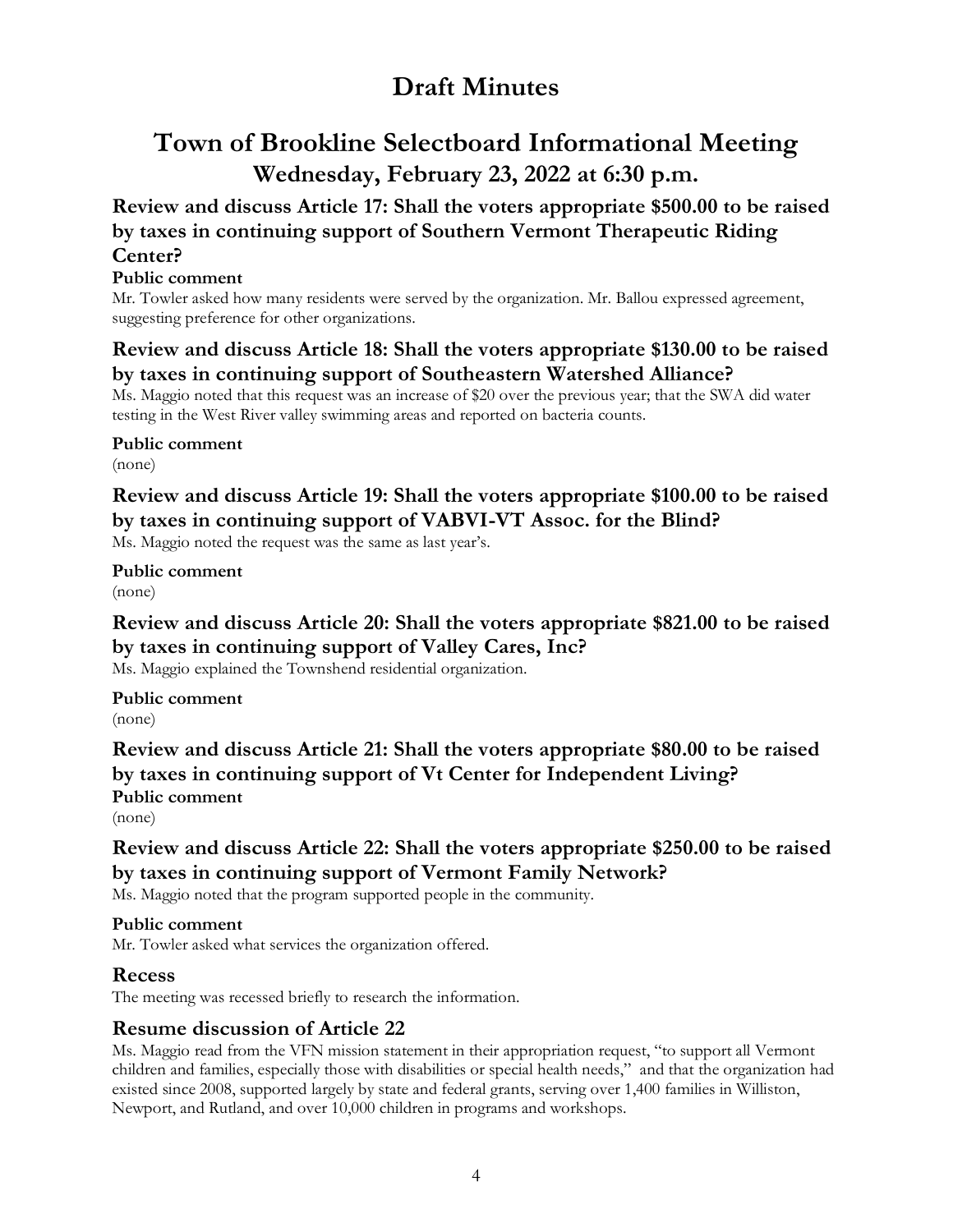# **Town of Brookline Selectboard Informational Meeting Wednesday, February 23, 2022 at 6:30 p.m.**

#### **Review and discuss Article 23: Shall the voters appropriate \$1,000.00 to be raised by taxes in continuing support of Visiting Nurse Alliance? Public comment**

Mr. Towler asked about the correct name of the organization, and suggested they were supported by insurance. Ms. Maggio read from their request, that town appropriations allowed "affordable options for home health care in the Brookline community," and helped to pay the organization's taxes.

### **Review and discuss Article 24: Shall the voters appropriate \$500.00 to be raised by taxes in continuing support of Windham County Humane Society?**

Ms. Maggio noted, as Animal Control Officer, that WCHS had been directly supportive in dealing with many strays and caring for animals.

#### **Public comment**

## **Review and discuss Article 25: Shall the voters appropriate \$650.00 to be raised by taxes in continuing support of Women's Freedom Center? Public comment**

(none)

#### **Review and discuss Article 26: Shall the voters appropriate \$255.00 to be raised by taxes in continuing support of Youth Services? Public comment**

(none)

Ms. Maggio noted that the requests discussed so far totaled \$9,366.00. Articles 27 and 28 would concern new requests.

### **Review and discuss Article 27: Shall the voters appropriate \$500.00 to be raised by taxes in support of The Gathering Place?**

Ms. Maggio read from the request that TGP was a 501(c)3 nonprofit serving elders and adults with disabilities in the Windham County region and border communities since 1989.

#### **Public comment**

Mr. Towler asked whether local residents were accessing the service. Ms. Maggio noted that such information could not be disclosed, but that the services were available to local residents.

## **Review and discuss Article 28: Shall the Town vote to collect its current taxes by its Town Treasurer pursuant to 32 V.S.A. § 4791? Public comment**

(none)

## **Review and discuss Article 29: Shall the voters approve the appropriation of up to \$22,000 for recycling costs for fiscal year 2023?**

Ms. Maggio noted that this was a reduction of \$5,000 in the upcoming budget, and thanked Mr. Towler for research on the recycling containers, and Mr. Noga for research on surrounding towns; that the recycling service was found to be relatively cost-effective and efficient; and expressed the hope that residents would keep the containers clean.

#### **Public comment**